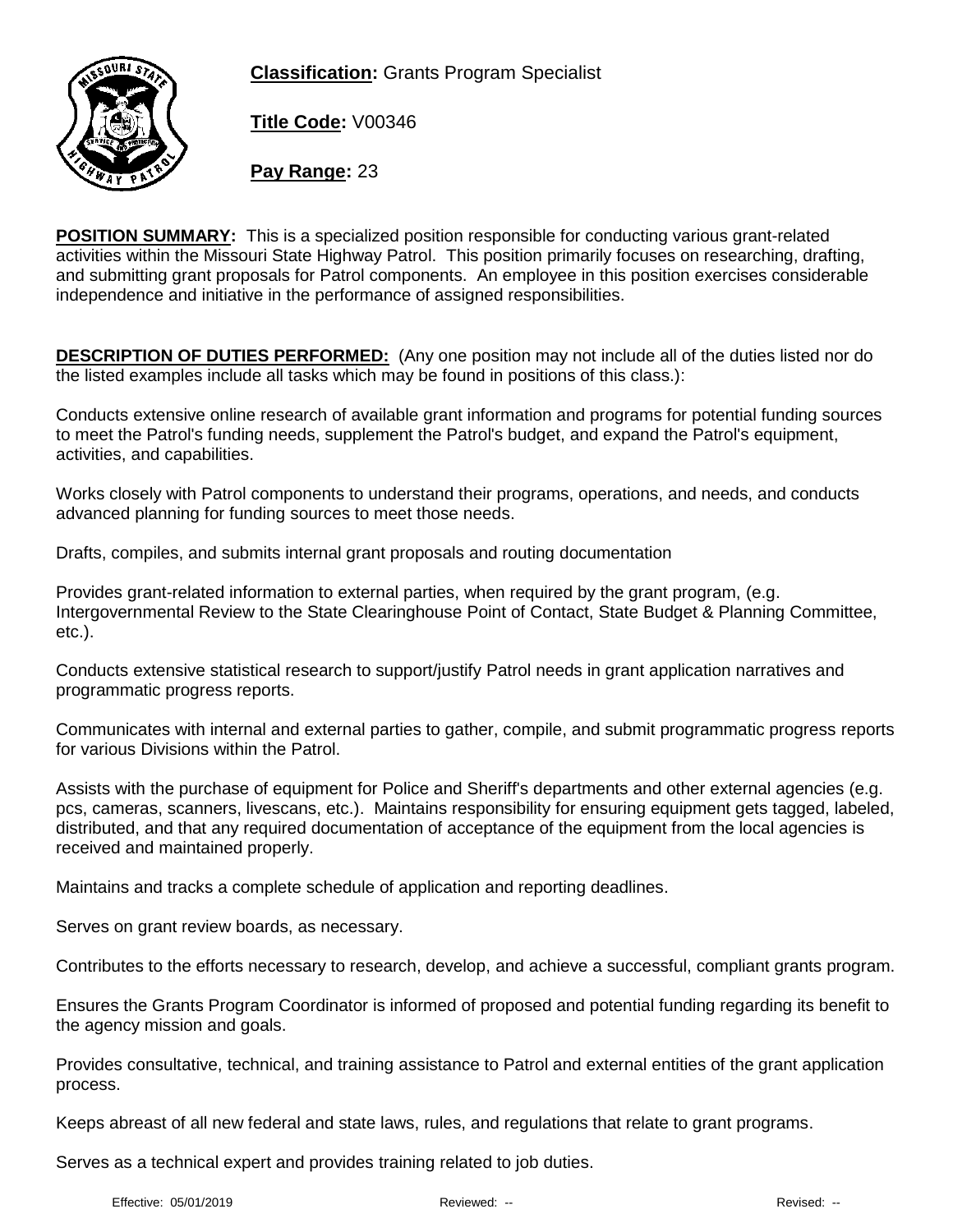Serves as a representative of the Patrol in promoting activities before various professional and lay groups.

Attends meetings at the state and federal levels that relate to the grants and their potential impact on the Patrol.

Attends workshops, meetings, conferences, and seminars to gather and share information with peers; learn about any new developments and/or trends in the areas of grant funding, and legislation.

Assists, as needed, with a variety of duties related to fiscal notes, statistical data, and other general correspondence.

Performs other related work as assigned.

**REQUIRED KNOWLEDGE, SKILLS, AND ABILITIES:** Ability to develop considerable knowledge of law enforcement organizations, theory, and practices.

Abilitiy to develop comprehensive knowledge of Patrol components.

Ability to develop advanced knowledge of the nature and objectives of law enforcement grant programs.

Ability to develop considerable knowledge of state and federal rules and regulations applicable to law enforcement grant programs.

Ability to develop considerable knowledge of grant drafting and submission techniques.

Ability to develop introductory knowledge of policies and procedures related to grants management.

Proficient in working with personal computers and related software packages.

Strong written communication skills, with the ability to write clear, structured, and persuasive proposals.

Strong editing skills and attention to detail.

Ability to learn to navigate numerous grant management systems and portals, as required, for the research of funding opportunities, communication with grantors, and submission of grant applications, reports, and related items.

Ability to operate basic office equipment (e.g. copier, personal computer, fax machine, telephone, printer, calculator, etc.).

Ability to conduct extensive independent online and manual research of statistical, product, or program information.

Ability to draft narratives, compile grant applications, and calculate/compile budgetary estimates.

Ability to understand and follow written and oral instructions.

Ability to work under pressure to produce a volume of detailed work necessary to meet deadlines.

Ability to handle several projects simultaneously with varying demands and deadlines.

Ability to to read, interpret, and effectively explain and apply state and federal rules, regulations, and guidelines related to procurement policies and grant programs.